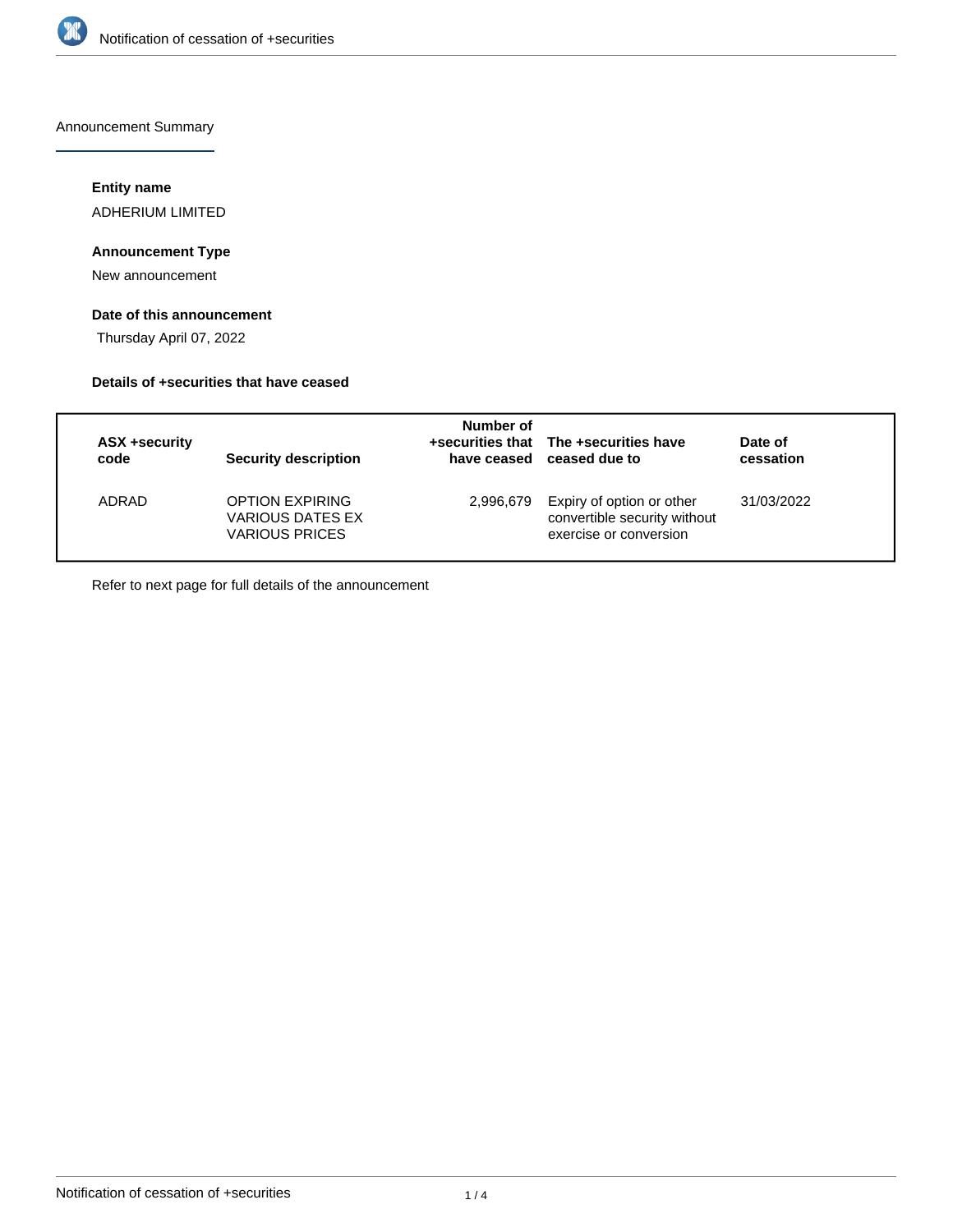

## Part 1 - Announcement Details

## **1.1 Name of +Entity**

ADHERIUM LIMITED

We (the entity named above) provide the following information about our issued capital.

**1.2 Registered Number Type**

ACN

**Registration Number** 605352510

# **1.3 ASX issuer code** ADR

# **1.4 The announcement is**

New announcement

# **1.5 Date of this announcement**

7/4/2022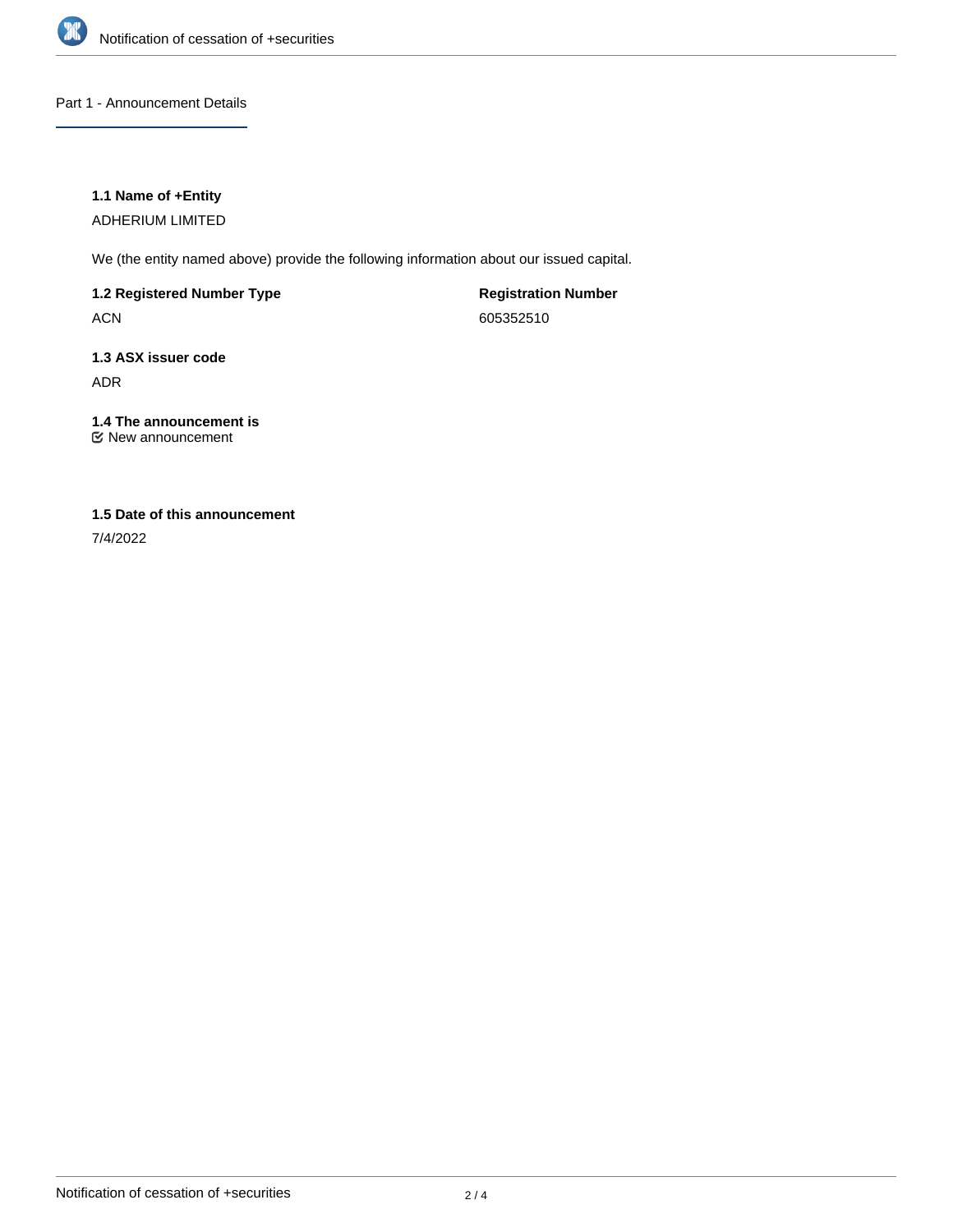

#### Part 2 - Details of +equity securities or +debt securities that have ceased

#### **ASX +Security Code and Description**

ADRAD : OPTION EXPIRING VARIOUS DATES EX VARIOUS PRICES

# **Unquoted +equity securities that have ceased**

**Number of securities that have ceased**

2,996,679

31/3/2022

# **Reason for cessation** Expiry of option or other convertible security without exercise or conversion

**Date of cessation**

**Is the entity paying any consideration for the cessation?** No

#### **Any other information the entity wishes to notify to ASX about the cessation?**